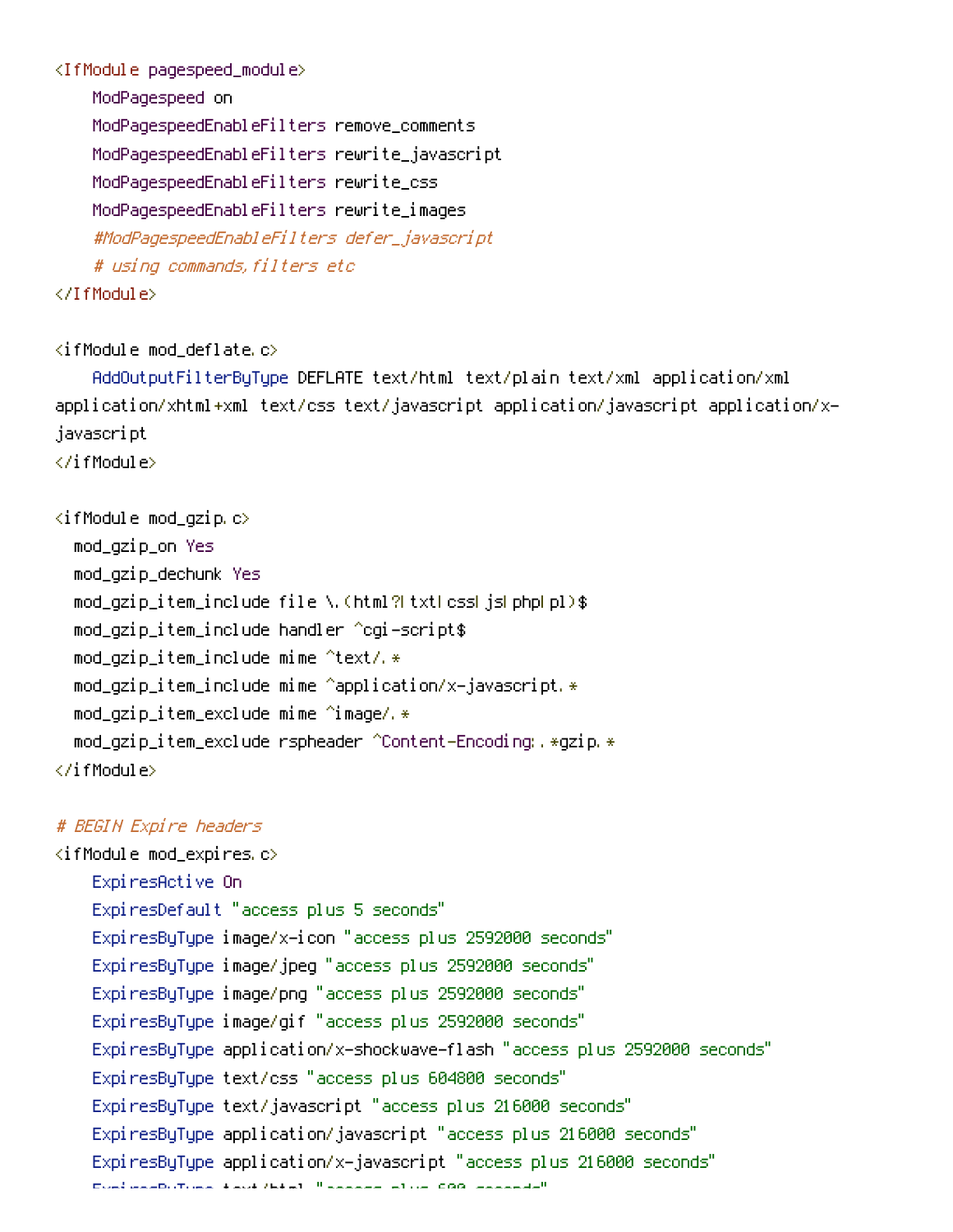```
ExpiresByType text/ntml "access plus 600 seconds"
    ExpiresByType application/xhtml+xml "access plus 600 seconds"
</ifModule>
# END Expire headers
# BEGIN Cache-Control Headers
<ifModule mod_headers.c>
    <filesMatch "\.(ico|jpe?g|png|gif|swf)$">
        Header set Cache-Control "public"
    </filesMatch>
    <filesMatch "\.(css)$">
```

```
Header set Cache-Control "public"
```
</filesMatch>

```
<filesMatch "\.(js)$">
```

```
Header set Cache-Control "private"
```
</filesMatch>

```
<filesMatch "\.(x?html?|php)$">
```

```
Header set Cache-Control "private, must-revalidate"
```

```
</filesMatch>
```

```
</ifModule>
```

```
# END Cache-Control Headers
```

```
\langleifModule mod headers.c\rangleHeader unset ETag
</ifModule>
FileETag None
```

```
\langleifModule mod headers.c\rangleHeader unset Last-Modified
</ifModule>
```

```
\langleifModule mod deflate.c\rangleAddOutputFilterByType DEFLATE text/html text/xml text/css text/plain
  AddOutputFilterByType DEFLATE image/svg+xml application/xhtml+xml application/xml
  AddOutputFilterByType DEFLATE application/rdf+xml application/rss+xml
application/atom+xml
  AddOutputFilterByType DEFLATE text/javascript application/javascript application/x-
javascript application/json
  AddOutputFilterByType DEFLATE application/x-font-ttf application/x-font-otf
  AddOutputFilterByType DEFLATE font/truetype font/opentype
```
</ifModule>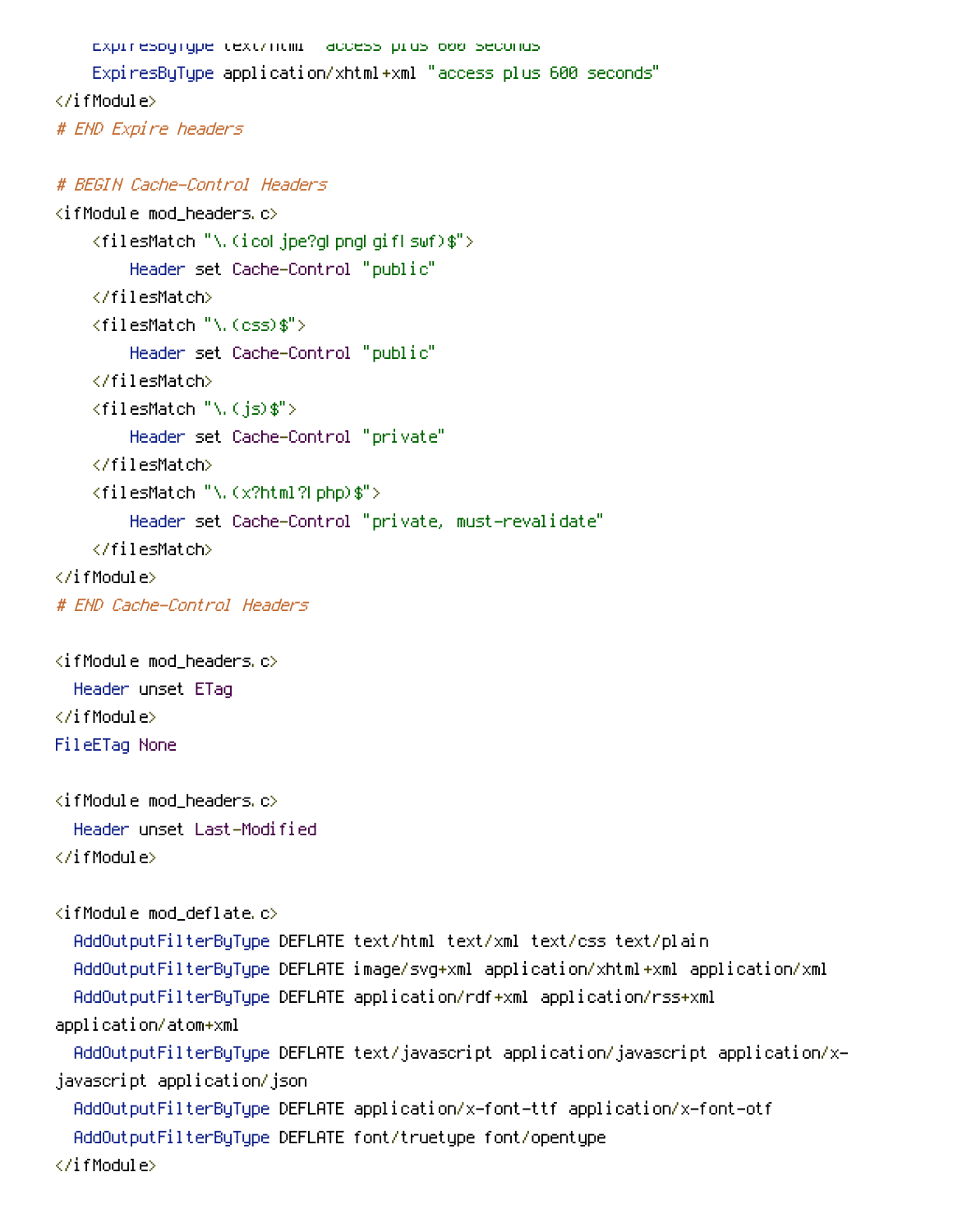# # BEGIN Compress text files

<ifModule mod\_deflate.c> <filesMatch "\.(css|js|x?html?|php)\$"> SetOutputFilter DEFLATE </filesMatch> </ifModule> # END Compress text files

AddDefaultCharset UTF-8 <IfModule mod\_rewrite.c> RewriteEngine On

# my url is http://localhost/arny #RewriteBase /arny/ # set your own RewriteBase /myci/

#Removes access to the system folder by users. #Additionally this will allow you to create <sup>a</sup> System.php controller, #previously this would not have been possible. #'system' can be replaced if you have renamed your system folder. RewriteCond %{REQUEST\_URI} ^system.\* RewriteRule ^(.\*)\$ /index.php?/\$1 [L]

#When your application folder isn't in the system folder #This snippet prevents user access to the application folder #Submitted by: Fabdrol #Rename 'application' to your applications folder name. RewriteCond %{REQUEST\_URI} ^application.\* RewriteRule ^(.\*)\$ /index.php?/\$1 [L]

```
#Checks to see if the user is attempting to access a valid file,
    #such as an image or css document, if this isn't true it sends the
    #request to index.php
    RewriteCond %{REQUEST_FILENAME} !-f
    RewriteCond %{REQUEST_FILENAME} !-d
    RewriteRule ^(.*)$ index.php?/$1 [L]
</IfModule>
```